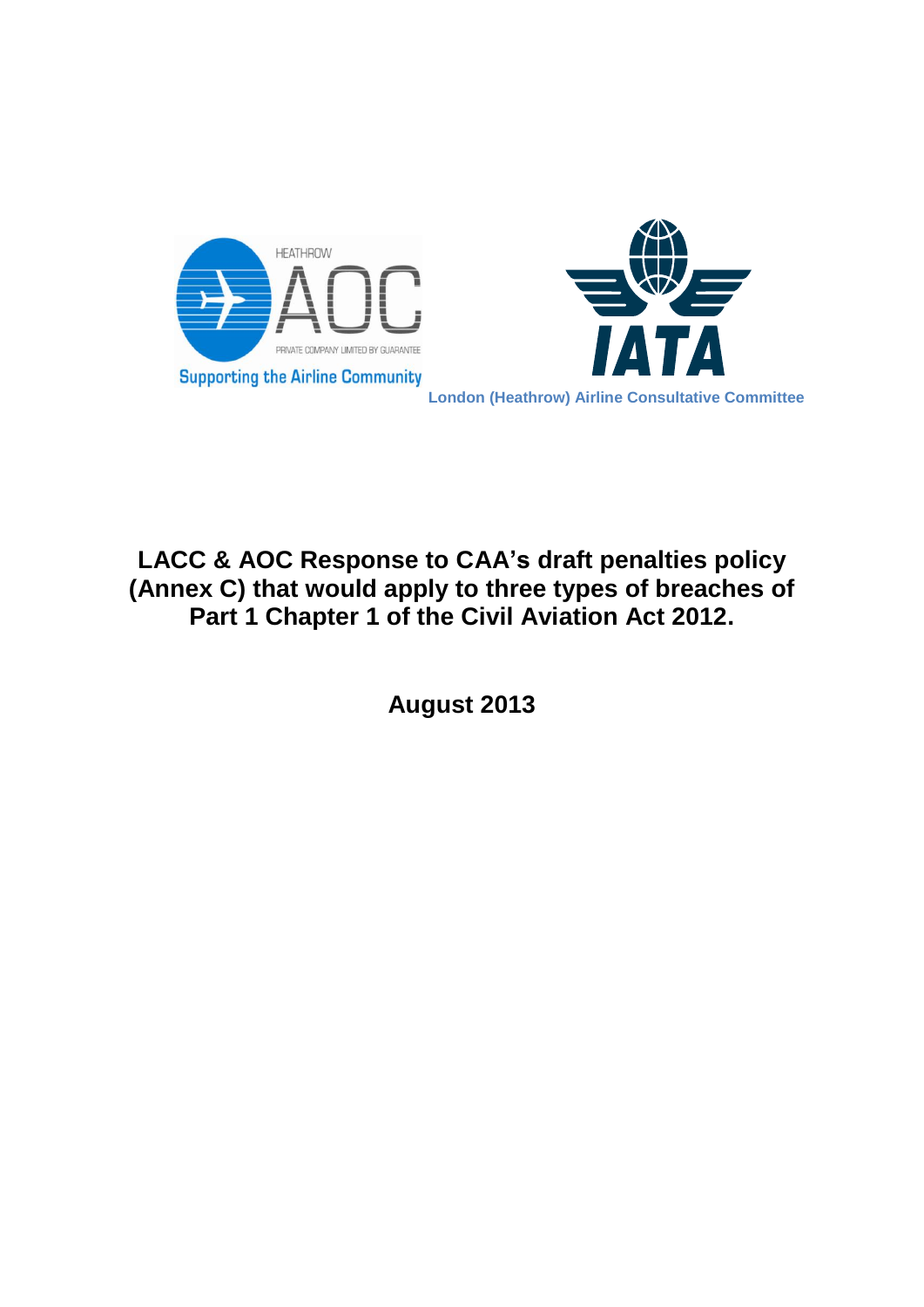#### **Introduction**

In a document dated  $31<sup>st</sup>$  May containing further information about the draft licence and other matters, the CAA set out its draft penalties policy (Annex C) that would apply to three types of breaches of Part 1 Chapter 1 of the Civil Aviation Act 2012<sup>1</sup>:

- 1. breaches of airport licences or breaches of licence enforcement orders;
- 2. failure to provide the CAA information, without reasonable excuse, that the CAA reasonably requires for carrying out its airport economic regulation duties; and
- 3. providing false or misleading information to the CAA knowingly or recklessly, or alteration, destruction or suppression of documents

The Act requires the CAA to publish policies for these areas and the CAA considers that a single policy is suitable for all three types of penalty.

#### **Exec Summary**

 $\overline{\phantom{a}}$ 

The LACC considers that the CAA's draft policy is too vague to serve its purpose and does not properly take account of the Macrory principles. Further consultation will be required with the industry in order to assure that best practice mechanisms are in place.

 $1$  NB This covers only the CAA's airport economic regulation powers and does not, for example, cover airline requirements to provide environmental information, or information for the benefit of passengers, nor the CAA's new security powers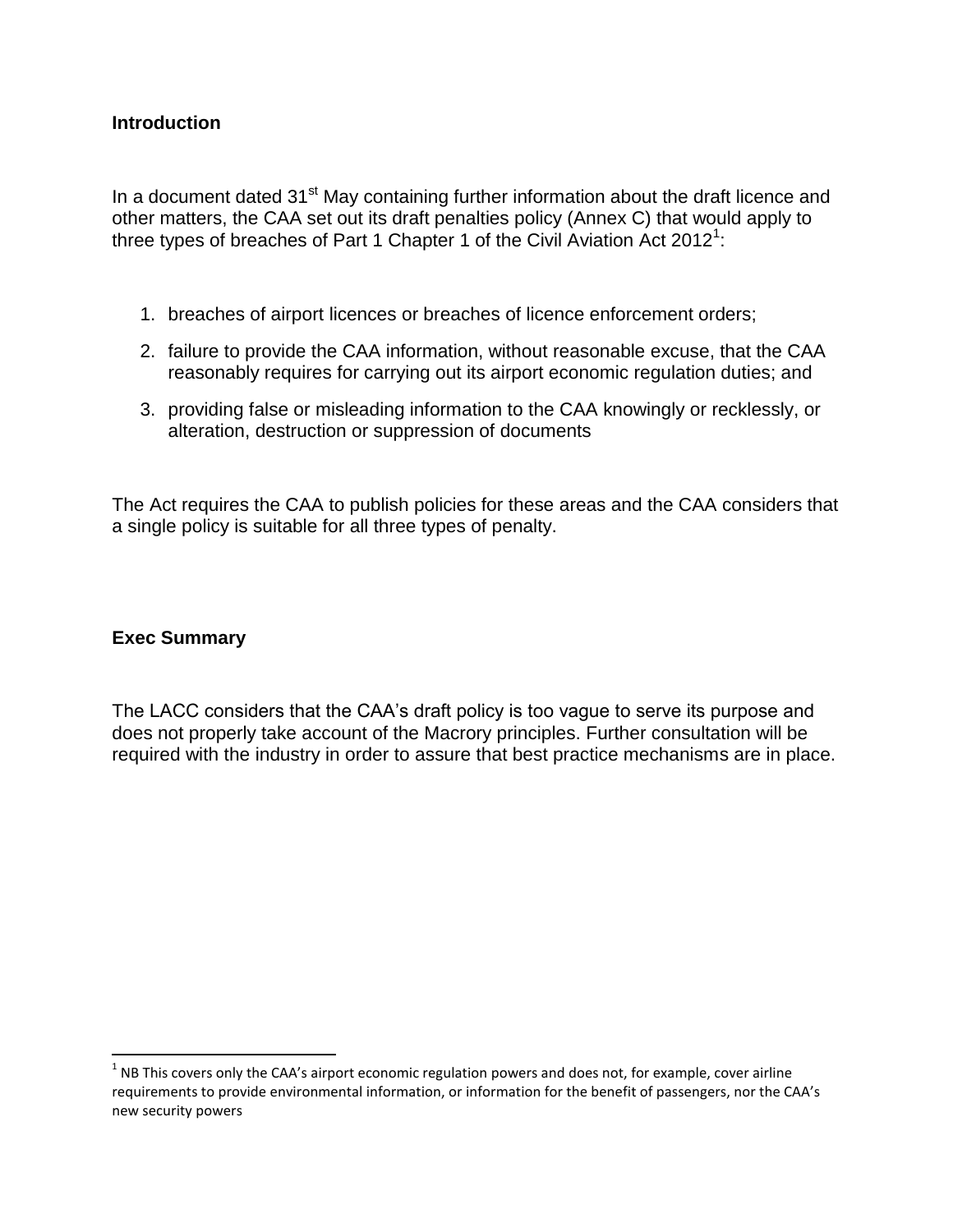## **1. The proposed policy is too vague to serve its purpose**

Combining the penalty policy for three types of breaches has resulted in a very general document that gives little practical guidance as to the amount of the penalties that would be levied in any particular case. Aside from general principles and the list of mitigating/aggravating factors that would be considered, this policy is open to very wide interpretation and appears to give the CAA freedom to impose whatever penalty it wishes at the time. Therefore it is not clear what purpose is served by having such a policy.

For example, for any breach, the Act states that the CAA will only set a penalty if it is appropriate in the circumstances and if action is needed. The amount of the penalty (not exceeding amounts set out in the Act), must be appropriate and proportionate to the failure. The policy does not set out any scale of penalties but merely includes a non-exhaustive list of factors that could affect the amount, along with a list of mitigating or aggravating circumstances that could vary the amount. The CAA's purpose in making such broad and vague statements is apparently to preserve flexibility. However, the effect is to say that the CAA will decide on the penalty at the time, according to the factors it then decides are relevant.

The purpose of requiring the CAA to publish a penalties policy (under S58 of the 2012 Civil Aviation Act) is therefore not met as the policy provides no clear guidance and serves no practical purpose. We propose that the CAA sets out more explicitly:

- 1. the purpose or objectives of penalties
- 2. the circumstances in which penalties would and would not be likely to be levied;
- 3. the approach to calculating a penalty amount;
- 4. clarifying the scope for both negotiated settlements and compensation payments to those adversely affected by the breach

Ofgem published in June a proposed penalty policy statement for failures under the REMIT electricity and gas market regulations. That statement sets out the above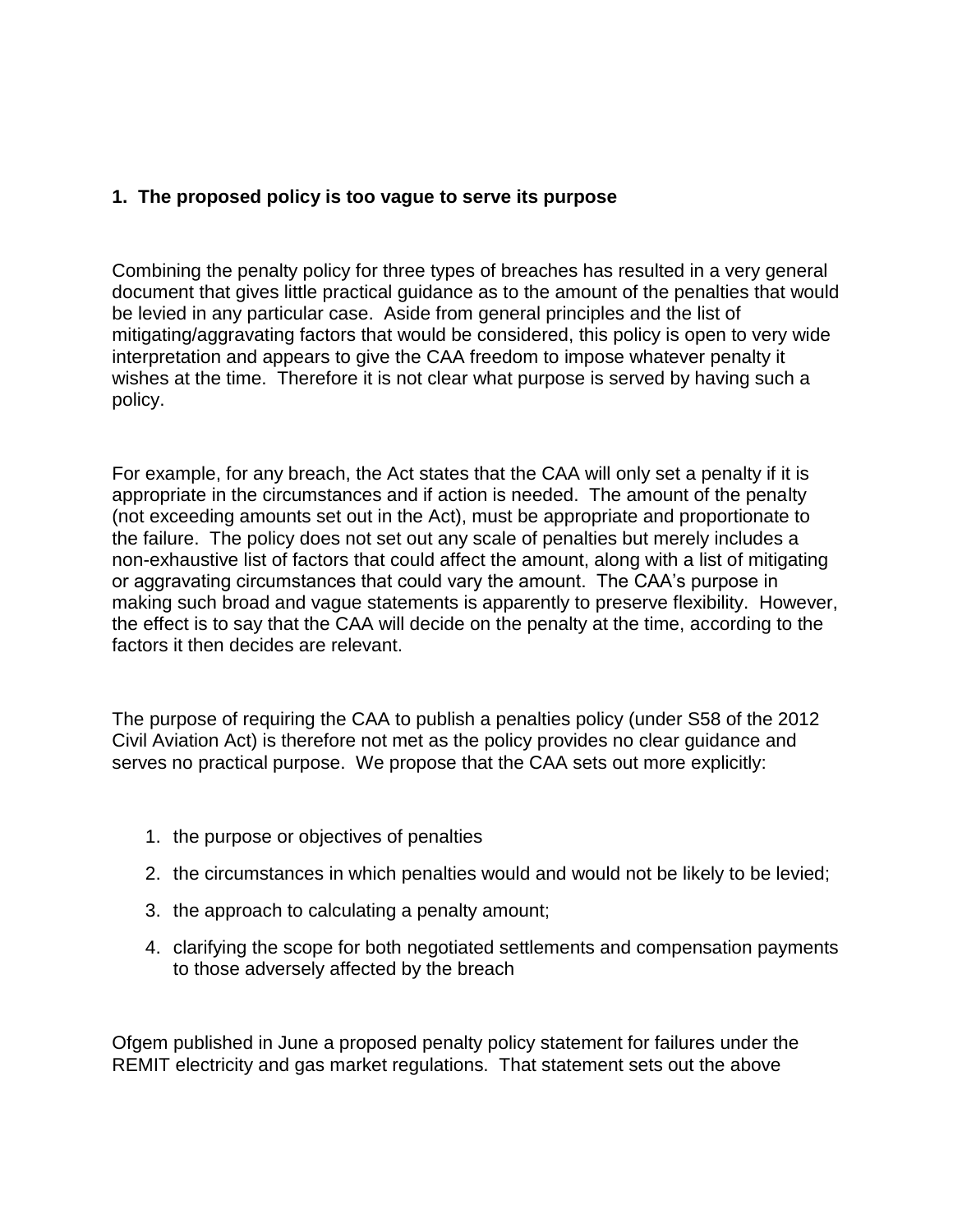matters.<sup>2</sup> In July 2012, the ORR set out its penalty policy which gave clearer guidance on the calculation of penalties. The ORR and Ofgem documents would therefore appear to establish good regulatory practice on penalties.

# **2. The CAA policy should implement the Macrory Principles**

The stated primary objectives are to encourage compliance and to deter noncompliance. While we support these objectives, they fall short of the Macrory principles which, in addition, state that penalties should also aim to eliminate any financial gain or benefit from non-compliance and to restore the harm caused by non-compliance where appropriate.

The penalties policy suggests only that the CAA should take account of the harm caused in setting the penalty, rather than attempting to eliminate it. The policy also deals with restoration only as a possible mitigating factor. The penalties policy is therefore weak in its ability to correct the effects of failures, unlike, for example, the proposed Ofgem approach which is explicit in reducing penalties where compensation payments are made (under both determining the amount and the settlement discount provisions).

The policy therefore does not send a clear signal that penalties will be used to eliminate gains and correct distortions and therefore probably fails even in the CAA's limited objective of encouraging compliance and deterring non-compliance.

# **3. Suggested purpose or objectives**

As well as encouraging compliance and deterring non-compliance, we therefore propose that two further objectives are set, based on the Macrory principles:

to eliminate the gains from non-compliance; and

 $\overline{\phantom{a}}$ 2

http://www.ofgem.gov.uk/About%20us/enforcement/Documents1/REMIT%20proposed%20penalties%20stateme nt%20published%20version%206%20June.pdf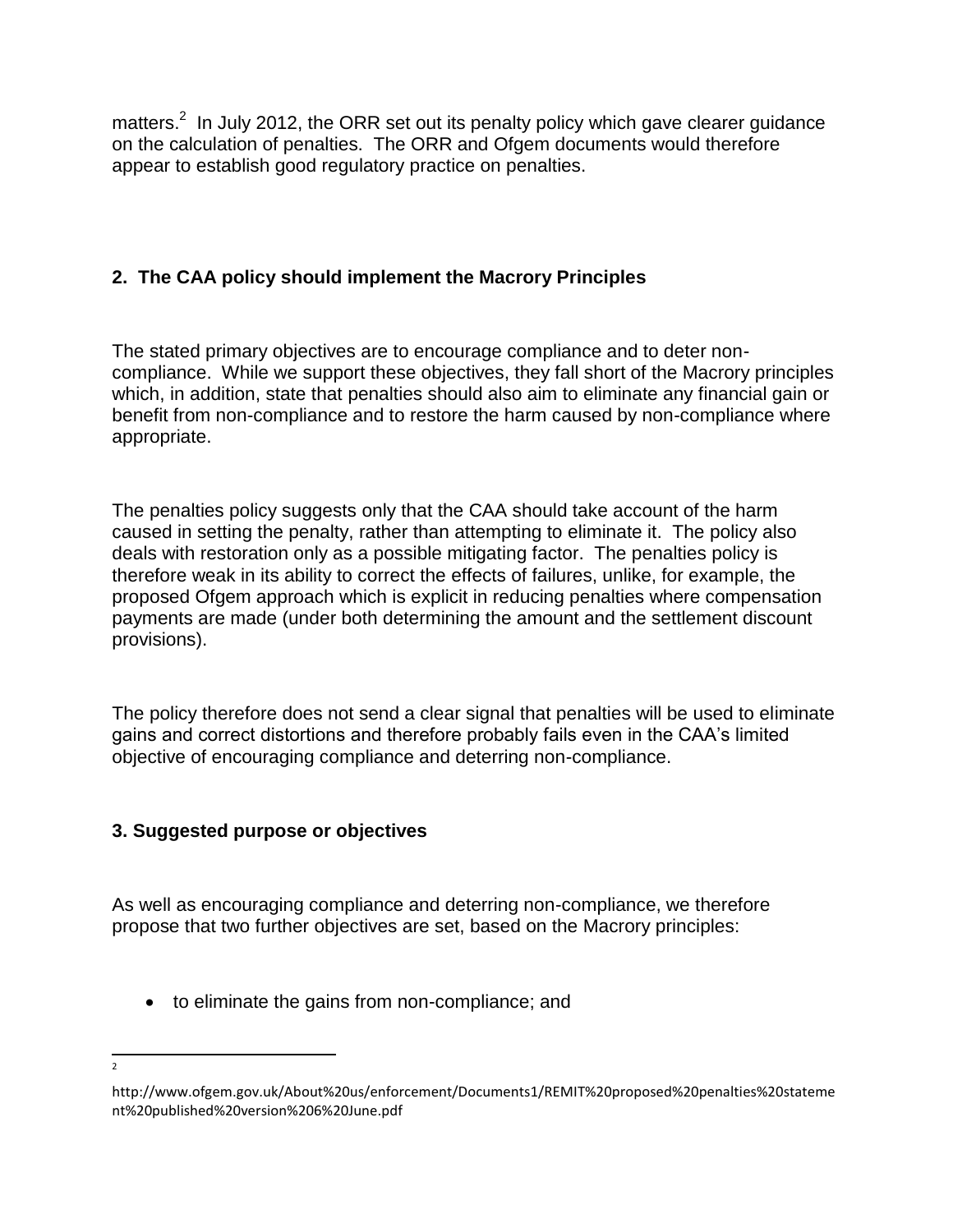• to restore the harm caused by non-compliance where possible

### **4. Deciding whether to impose a penalty**

However, there is a suggestion that where an alternative remedy exists, this will generally be more suitable (paragraph 12). Certainly this is a question that should be considered, but we do not accept the presumption.

Other than that, it is very difficult to tell from the draft policy when a penalty would be imposed. More guidance can and should be given.

The Ofgem draft policy first requires it to be established that an infringement has taken place (3.1-3.2) and then sets out eight factors that would make a penalty more likely to be imposed (3.3) and five factors that would make it less likely to be imposed. (3.4). The policy also sets out some behavioural tests that are intended to establish culpability (3.6) and questions about related actions (3.5).

The Ofgem approach could be adapted to the airport context relatively easily and would provide greater clarity and consistency of approach. The Ofgem policy, like the CAA approach, aims to follow best regulatory practice including the need to ensure that any penalties are effective, dissuasive and proportionate.

The first step in deciding whether to impose a penalty is to establish whether or not an infringement has taken place. It might be helpful if the CAA could set out how this would be done for the three types of infringement mentioned. For example, if requested information had not been provided, the CAA would first need to justify its request for the information by explaining why it was reasonably required for the carrying out of the function. Then it would need to examine the reasons for non-compliance to determine whether this constituted a "reasonable excuse". This test of non-compliance would be different from a breach of the licence, for example, where it would be necessary only to establish whether or not there had been a breach.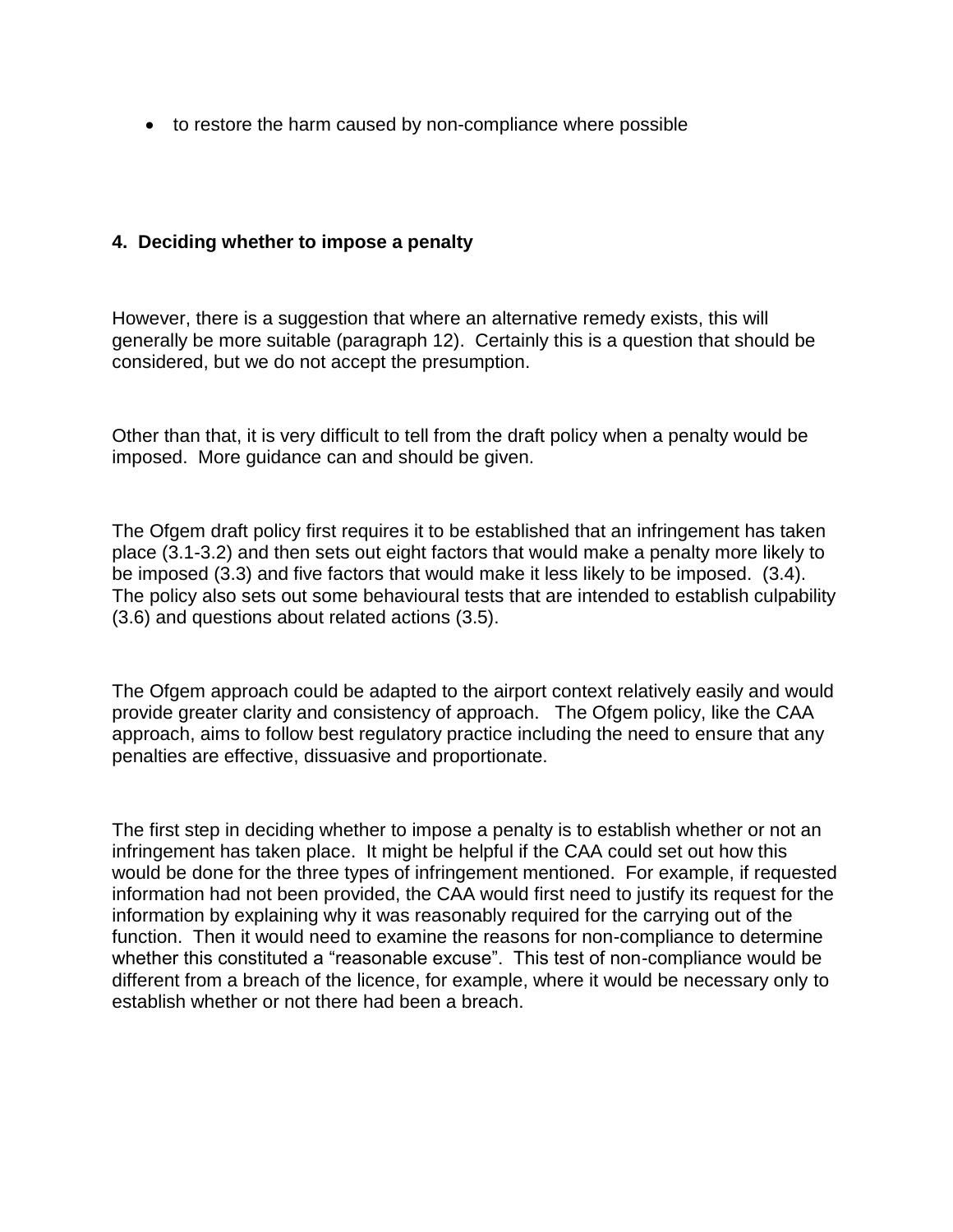## **5. Determining the amount of the penalty**

The ORR penalties policy<sup>3</sup> sets out how the principle of proportionality will be used to calculate the amount of penalty, based on the actual and potential harm caused and the culpability of the offender. This results in classifying the offence into 5 categories of seriousness, ranging from technical/de-minimis, where no penalty would be payable to very serious where the maximum penalties payable would be levied. For four of the five categories, example offences are listed.

Setting out the scale of penalties in this way gives meaning to terms such as proportionality, which are otherwise open to wide interpretation.

Consistent with the Macrory principles, we consider that the amount of a penalty should be designed to:

- 1. ensure that all gain from the breach is removed, preferably through restitution; and to
- 2. punish the offender according to the seriousness of the offence, the reasons for non-compliance, the relationship with previous or related offences, and the company's attempts to cooperate and put the matter right

This is consistent with the ORR statement that "…*the starting penalty should be not less than any benefit for the licence holder from the breach*." (4.17)

## **6. Adjustments for mitigating and aggravating factors**

l

The CAA's list of factors is similar to the lists set out by the ORR and Ofgem, though the Ofgem approach is clearer, by virtue of its separate lists for aggravating and mitigating factors and the explicit provision for a negotiated settlement.

 $^3$  http://webarchive.nationalarchives.gov.uk/20121217104016/http://www.rail-reg.gov.uk/upload/pdf/economicenforcement-statement.pdf